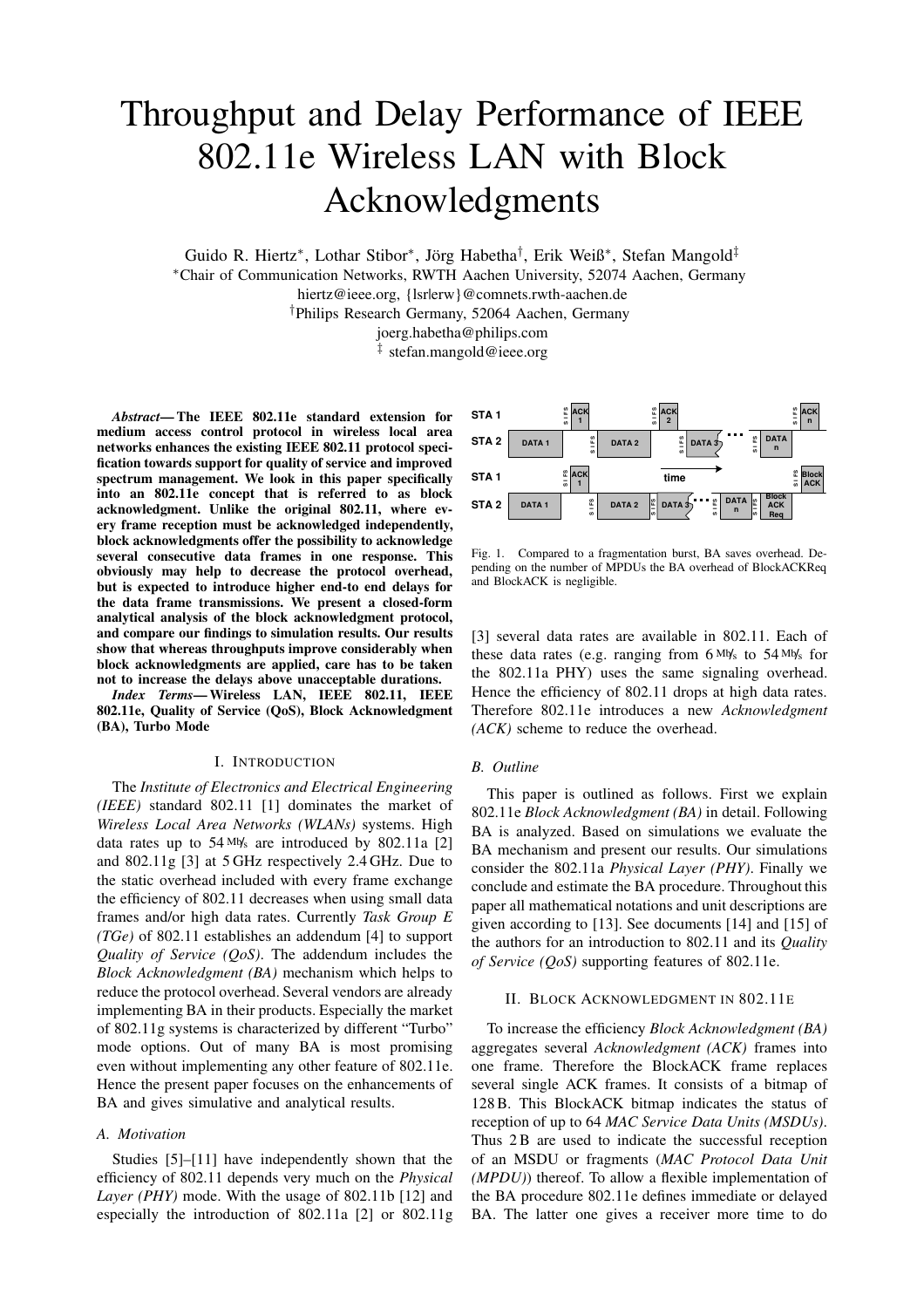computing on the received frames. Hence it allows a software implementation of the 802.11e protocol (e. g. using hardware driver).

Since in [4] the abbreviation "Block Ack" is used to indicate the procedure itself as well as the corresponding frame, confusion may easily occur. In the following text we indicate the BA mechanism by the acronym BA. "BlockACK" indicates the corresponding frame.

To use the BA mechanism the sender must initiate the BA in the receiver by transmitting an "ADDBA" request to the recipient. Afterwards the recipient responds to the request by denying or accepting the usage of BA. It is the receiver which indicates the buffer size that shall be used. The number of buffers and the BA policy may be changed at any time.

Having successfully set up a BA the initiator may use the BA procedure limited by the following constraints only:

- All transmissions are limited by the *Transmission Opportunity (TXOP)* duration. A BA frame exchange burst may not exceed this limit. However, a BlockACK request may be demanded in subsequent TXOPs to the current one.
- The originator may not transmit more frames than the receiver has indicated to be able to buffer.
- To protect the frame burst the *Request To Send/Clear To Send (RTS/CTS)* mechanism shall be used or the first frame in a BA TXOP shall be acknowledged individually to allow a consistent *Network Allocation Vector (NAV)* in all neighboring *Stations (STAs)*.
- A BA may only start using a bitmap indicating an MSDU boundary.

However, according to the intention of 802.11e the originator may split frames using BA across several TXOPs, see Fig. [3.](#page-2-0) Thus BA can be used as flexible as possible. Fig. [1](#page-0-0) presents a comparison of legacy 802.11 frame bursting and BA.

Only when using the delayed BA feature the receiver shall respond of an ordinary ACK frame instead by a BlockACK. This indicates to the originator that the receiver has successfully understood the end of the BA transmission. A soon as the BA frames can be acknowledged the receiving *QoS Station (QSTA)* will transmit the BlockACK as its earliest frame with highest priority. In contrast to the delayed BA the immediate BA procedures avoids the need of a separated TXOP for the BlockACK transmission, see Fig. [2.](#page-1-0)

After a recipient receives a BlockACKReq it shall indicate to the higher layer all received frames of a sequence number less than the number indicated in the request frame. If the buffer is filled up while new MPDUs are arriving the first successfully received MSDU shall be indicated to the higher layer.

In addition to the immediate and delayed BA procedure the "No ACK" procedure may be used as well. Accordingly 802.11e requires a starting frame exchange to allow NAV setting in all neighboring STAs. Since this scheme cannot guarantee any reliability of transmission it may be suited best for *User Datagram Protocol (UDP)* packets as an example.



<span id="page-1-0"></span>Fig. 2. Message Sequence Chart on the frame exchange procedure using BA. The reception of MSDUs may be interrupted at any time. Thus only after having received a BlockACK Request in the same or in a subsequent TXOP the receiver replies by a BlockACK frame.

Tearing down an established BA session is accomplished by transmitting a "DELBA" frame. The recipient sends a standard ACK frame to acknowledge the session end.

#### III. EVALUATION

# *A. Theoretical Analysis*

A closed form solution for the theoretical limit of the achievable throughput with *Block Acknowledgment (BA)* is given in the following. This limit allows us to verify the simulation results of later sections. For the IEEE 802.11e contention-based protocol, it is in the following assumed that the throughput is maximized if one single *Station (STA)* continuously initiates frame exchanges, and no other STA attempts to initiate frame exchanges in parallel. No collisions would then occur, and frames are never retransmitted, because the channel is further assumed to be error-free. The assumption that such a scenario leads to the maximum throughput is true for typical CWmin values (<100), but not for large CWmin values. With large CWmin values, the throughput actually increases with increasing number of contending STAs up to a certain point, where then collisions become the dominant factor, and the throughput decreases again with the increasing number of STAs. However, in the following we assume reasonably small values for CWmin, hence the throughput is maximal if only one contending STA is active.

*1) Maximum achievable throughput without Block Acknowledgment (BA):* When using 802.11e *Enhanced Distributed Channel Access (EDCA)* every transmission starts with a backoff. The mean duration for the whole backoff depends on the *Access Category (AC)*. According to the AC the fixed waiting time *Arbitration IFS (AIFS)* is determined. The minimum size of the *Contention Window (CW)* depends on the AC, too. Assuming an error free transmission the CW never enlarges. Thus the number of slots is drawn from the interval  $[0, CWmin]$ . As the random number of slots is drawn from a uniform distribution its mean value is  $CWmin/2$ , see [\(1\)](#page-1-1).

$$
Duration(Backoff) = AIFS + \frac{CWmin}{2} * duration(aSlot) \quad (1)
$$

<span id="page-1-1"></span>As stated before we consider 802.11a in our simulations. Table [I](#page-2-1) gives an overview of some important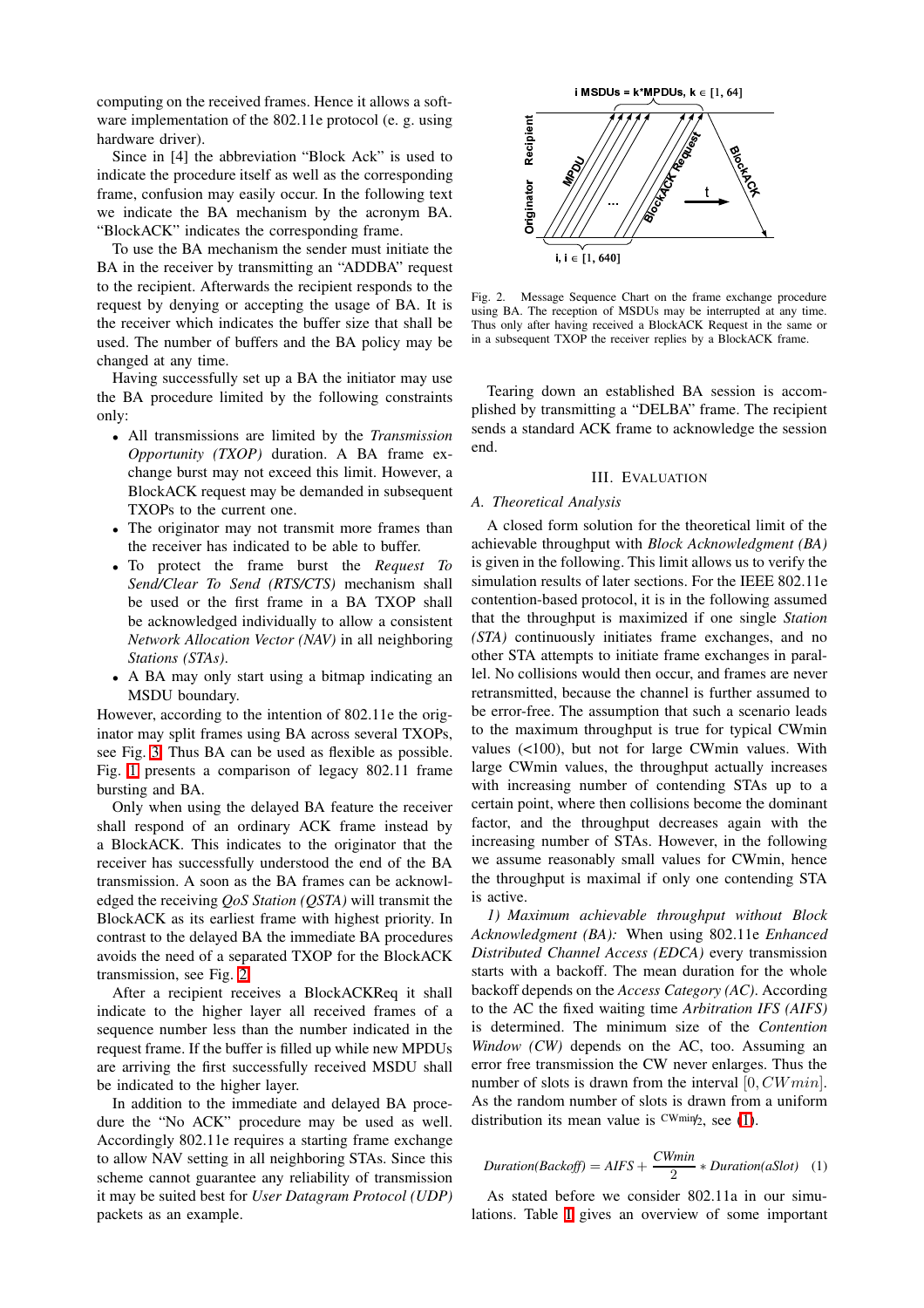

<span id="page-2-4"></span><span id="page-2-0"></span>Fig. 3. BA frames may be split across multiple TXOPs.

TABLE I PARAMETERS FOR THE IEEE 802.11A OFDM PHY

<span id="page-2-1"></span>

| Acronym         | Explanation                                                                              | Value                                 |
|-----------------|------------------------------------------------------------------------------------------|---------------------------------------|
| $N_{DPBS}$      | Data bits per OFDM symbol                                                                | depending on<br>PHY mode              |
| MAC-Overhead    | Needed for addressing, NAV<br>etc.                                                       | 34 B                                  |
| Tail-Bits       | Needed for the OFDM convo-<br>lutional encoder                                           | 6b                                    |
| Service-Bits    | Reserved for future use                                                                  | 2B                                    |
| T-SYM           | OFDM Symbol interval                                                                     | $4 \mu s$                             |
|                 | T-PLCP-Preamble PLCP preamble duration                                                   | of<br>Sum<br>T-Short<br>and<br>T-Long |
| T-Short         | Short training sequence, 10<br>symbols                                                   | $8 \mu s$                             |
| T-Long          | Long training sequence, 2<br>symbols                                                     | $8 \mu s$                             |
| <b>T-SIGNAL</b> | Contains information on<br>the<br>transmission rate and<br>the<br>length of the TxVector | $4 \mu s$                             |

*Physical Layer (PHY)* characteristics. The number of Bytes to be transmitted can be calculated according to [\(2\)](#page-2-2).

<span id="page-2-2"></span>
$$
MAC-PDU = MAC-SDU + MAC-Overhead
$$
  
= MAC-SDU + 34B  
PDU-SDU = MAC-PDU  
PHY-PDU = PHYSDU + Service-Bits + Tail-Bits  
= PHYS-DU + 2B + 6b (2)

The *MAC-Overhead* cannot be easily determined. Depending on the transmission direction (to a *Station (STA)* in the same *Basic Service Set (BSS)* or in the *Extended Service Set (ESS)*, to or from an *Access Point (AP)* et cetera) the number of address fields varies. Additionally legacy *MAC Protocol Data Units (MPDUs)* will have a different length than *Quality of Service (QoS)* 802.11e MPDUs. Therefore the value of 34B used here is meant as an example only.

Thus the number of *Orthogonal Frequency Division Multiplexing (OFDM)* symbols to be transmitted is given by [\(3\)](#page-2-3).

$$
N(OFDM) = \left[ (PHY-PDU * \frac{8b}{1B})/N_{DBPS} \right] \tag{3}
$$

<span id="page-2-3"></span>Therefore the transmission duration including the PHY Preamble, *Physical Layer Convergence Protocol (PLCP)* header, Training Sequence et cetera is given by [\(4\)](#page-2-4).

Duration = 
$$
N(OFDM) * T\text{-}SYM + T\text{-}SIGNAL + T\text{-}PLCP\text{-}Preamble
$$

\n=  $N(OFDM) * 4\mu s + 4\mu s + T\text{-}PLCP\text{-}Preamble$ 

\n=  $N(OFDM) * 4\mu s + 4\mu s + (T\text{-}Short + T\text{-}Long)$ 

\n=  $N(OFDM) * 4\mu s + 20\mu s$ 

\n(4)

Now we can easily calculate the duration of any control, data or management frame. In 802.11e the *Transmission Opportunity (TXOP)* Limit restricts the duration for which a *QoS Station (QSTA)* may use the *Wireless Medium (WM)*. No further restrictions regarding the number of *MAC Service Data Units (MSDUs)* are made. Thus a QSTA may transmit a number of  $N_{MT}$  MSDUs per TXOP. Therefore the duration during which the WM is busy is given by [\(5\)](#page-2-5).

$$
Duration(Transmission)
$$
  
= 
$$
\sum_{i=1}^{N_{MT}} duration(N(OFDM(PHY-PDU_{i} + ACK))) (5)
$$

<span id="page-2-5"></span>If *Request To Send/Clear To Send (RTS/CTS)* is used [\(6\)](#page-2-6) its duration must be added to the WM busy time.

*Duration(Protective Frames)*

<span id="page-2-6"></span>
$$
= \begin{cases} 0 & \text{without} \\ \text{RTS/CTS}_{(6)} \\ \text{Duration}(N(OFDM(RTS + CTS))) & \text{with} \\ \text{RTS/CTS} \end{cases}
$$

<span id="page-2-7"></span>The duration of all *Interframe Spaces (IFSs)* needed to transmit  $N_{MT}$  MSDUs is given in [\(7\)](#page-2-7). It depends on the usage of RTS/CTS as well.

$$
Duration(IFS)
$$
\n
$$
= \begin{cases}\n(2*N_{MT}-1) * SIFS & \text{without} \\
(2*N_{MT}+1) * SIFS & \text{with} \\
RTS/CTS & \text{with} \\
RTS/CTS & \text{RTS}/CTS\n\end{cases}
$$
\n(7)

<span id="page-2-8"></span>Hence the total throughput given in Mb/s is calculated by [\(8\)](#page-2-8).

Throughput

\n
$$
= MAC-SDU *
$$
\nDuration(Backoff, Protective Frames,

\n
$$
Transmission, IFS)^{-1} * \frac{8b}{1B}
$$
\n(8)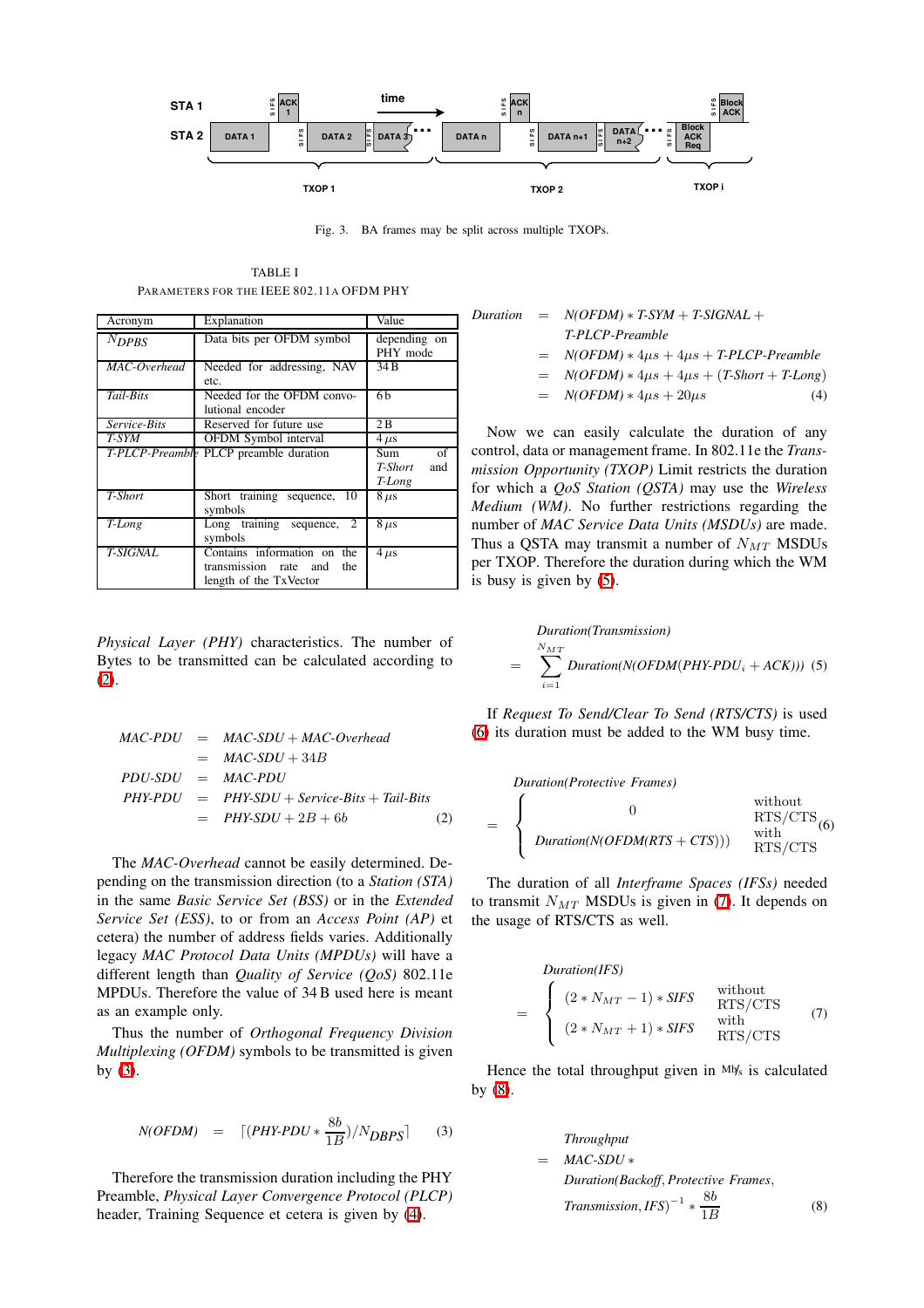*2) Maximum Block Acknowledgment (BA) throughput:* Similar to the [\(8\)](#page-2-8) the maximum throughput for a given set of backoff values and *Transmission Opportunity (TXOP)*Limit can be calculated when using BA. Assuming that immediate BA is used [\(5\)](#page-2-5) is altered to [\(9\)](#page-3-0).

<span id="page-3-0"></span>Duration(Transmission)

\n
$$
= Duration(N(OFDM(BlockACK, BlockACKReg)))
$$
\n
$$
+ \sum_{i=1}^{N_{MT}} Duration(OFDM(PHY-PDU_i))
$$
\n(9)

According to 802.11e a protective mechanism like *Request To Send/Clear To Send (RTS/CTS)* shall be used to avoid collisions during the frame burst. Therefore [\(6\)](#page-2-6) changes to [\(10\)](#page-3-1). must be added to [\(9\)](#page-3-0). If no protective mechanism is used the first *MAC Protocol Data Unit (MPDU)* to be transmitted in each burst shall be acknowledged individually to allow the set up of a *Network Allocation Vector (NAV)* protection for succeeding frames. Hence [\(6\)](#page-2-6) changes to [\(10\)](#page-3-1).

<span id="page-3-1"></span>

| $Duration(Protective \text{ Frames})$ | (10)                     |           |
|---------------------------------------|--------------------------|-----------|
| $=$                                   | $Duration(N(OFDM(ACK)))$ | $RTS/CTS$ |
| $Duration(N(OFDM(RTS,CTS)))$          | $NTS/CTS$                |           |

With the usage of RTS/CTS the number of *Interframe Spaces (IFSs)* needed for BA increases by one in contrast to the number of IFSs without. Therefore the duration of IFSs needed to transmit NMT *MAC Service Data Units (MSDUs)* is given in [\(11\)](#page-3-2).

<span id="page-3-2"></span>
$$
Duration(IFS) = \begin{cases} (N_{MT} + 2) * SIFS & \begin{array}{c} \text{without} \\ \text{RTS/CTS} \end{array} \\ (N_{MT} + 3) * SIFS & \begin{array}{c} \text{with} \\ \text{RTS/CTS} \end{array} \end{cases} \tag{11}
$$

<span id="page-3-3"></span>The total medium busy time is calculated as the sum of [\(9\)](#page-3-0), [\(10\)](#page-3-1) and [\(11\)](#page-3-2). Hence the maximum throughput is calculated by [\(12\)](#page-3-3).

Throughput

\n
$$
= MAC-SDU *
$$
\nDuration(Backoff, Protective Frames,

\n
$$
Transmission, IFS)^{-1} * \frac{8b}{1B}
$$
\n(12)

# *B. Analytical Comparison of Block Acknowledgment (BA) and Standard Acknowledgment (ACK) Procedure*

Comparing [\(7\)](#page-2-7) and [\(11\)](#page-3-2) the advantages of BA are obvious. First of all BA reduces the number of *Short Interframe Spaces (SIFSs)* in a burst of data transmission by approximately 50%. Secondly [\(9\)](#page-3-0) presents that the number of ACK frames does not depend on the number of transmitted *MAC Protocol Data Units (MPDUs)* any more. Thus the impact of the additional overhead of frames like BlockACK and BlockACKReq is negligible.

## *C. Simulative Analysis*

We use event-driven stochastic simulations to discuss the efficiency of *Block Acknowledgment (BA)* in 802.11e. Simulation campaigns have been performed for the 802.11a *Orthogonal Frequency Division Multiplexing (OFDM) Physical Layer (PHY)*. For delay results, we give empirical *Complementary Cumulative Distribution Function (CDF)* of the resulting stochastic data, using the discrete *Limited Relative Error (LRE)* algorithm that also measures the local correlations of the stochastic data [16]. By measuring local correlations, the accuracy of empirical simulation results can be estimated. All results presented in this paper are within a maximum limited relative error of 5%.

The simulations were performed using the *Wireless Access Radio Protocol 2 (WARP2)* simulation environment developed at the Chair of Communication Networks, RWTH Aachen University [17]. It is programmed in *Specification and Description Language (SDL)* using Telelogics TAU SDL Suite (previously named *SDL Design Tool (SDT)*). The error model used in WARP2 to accurately simulate the *Wireless Medium (WM)* is presented in [18].

# *D. Results*

At the time the simulations were performed draft 5.0 [19] of 802.11e was the latest one. It did not require any protective mechanism for *Block Acknowledgment (BA)*. Thus, our simulations are slightly different from the latest draft [4] which we explain in this paper.

To survey the upper bound of the achievable throughput and a lower bound for the minimal delay when using BA, the simulated scenario consists of a sending and a receiving *Station (STA)* only. They are placed very close to each other.

The *Transmission Opportunity (TXOP)*Limit used in the given scenario is bounded to 64 TXOPslots. Each slot durates  $32\mu s$  resulting in an overall TXOPLimit of  $2048\mu s$ . The simulations are performed using three different *Physical Layer (PHY)* modes (64-QAM3/4, 16- QAM1/2 and BPSK3/4), four packet sizes (1500B, 1024B, 512B and 48B) and three different BA buffer sizes (64, 32 and 8) for the transmit- and reception buffers. For comparison a simulation with standard *Acknowledgment (ACK)* policy is included.

As Fig. [4,](#page-5-0) [5](#page-5-1) and [6](#page-5-2) present our simulation results correspond to the analytical model of 802.11e. Especially short frames benefit of the usage of BA at all PHY modes. Large 1500B frames benefit mainly a high PHY modes since in 802.11 the overhead for large frames is less compared to short frames. Considering the impacts of BA on the delay and implementation issues a buffer size of 32 seems to be an optimum, a buffer size of 64 offers only minor advantages but doubles the mean delay almost.

## *E. Outlook*

Future survey will study the impact of different TXOPLimits on throughput and delay. Also, more complicated scenarios will be studied, that give an understanding of BA when multiple STAs compete on the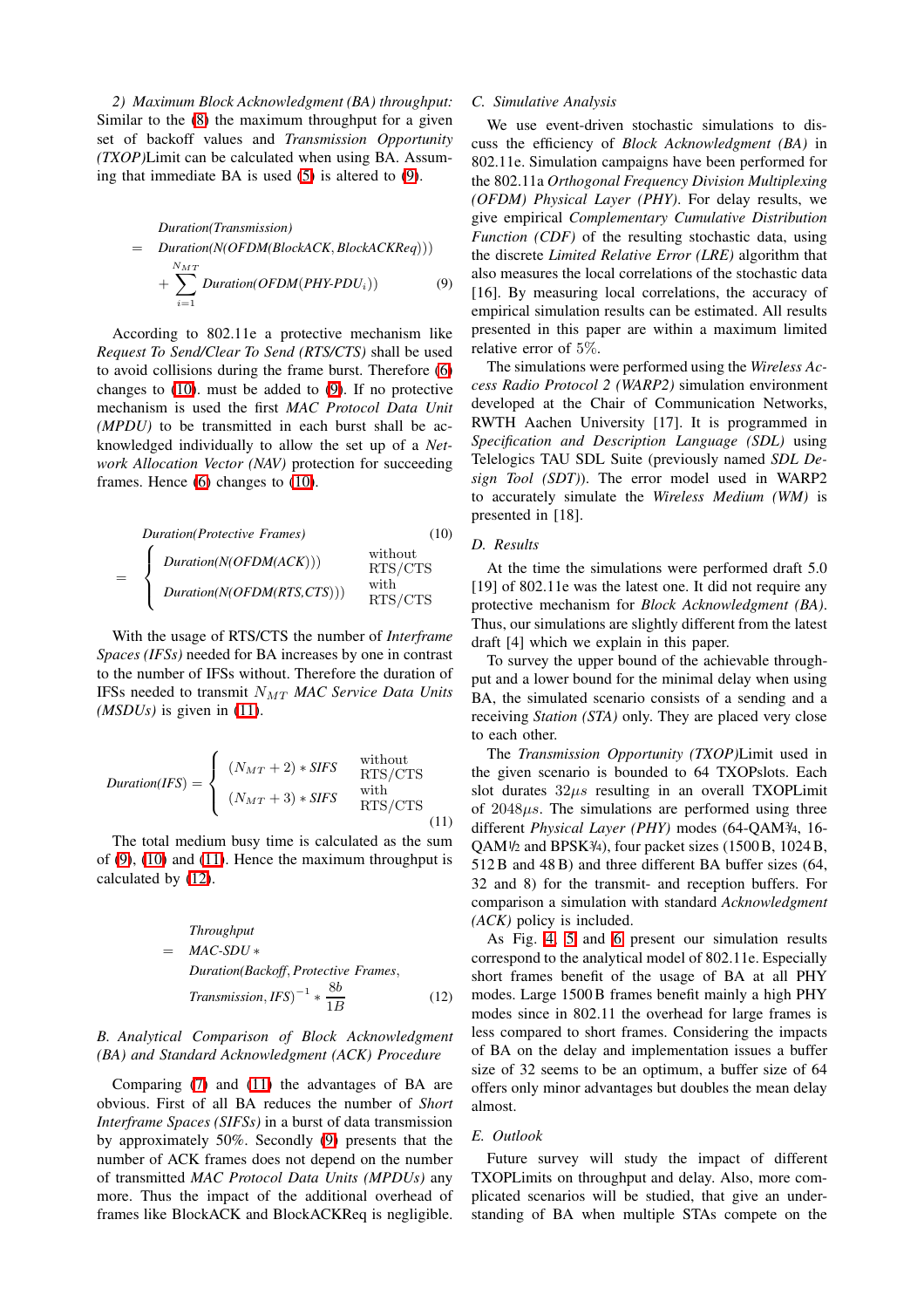medium. Furthermore simulations will be performed that combine the advantages of BA and a central coordination instance using the *HCF Controlled Channel Access (HCCA)*. This will allow to survey a scenario competitive to *High Performance Local Area Network 2 (H2)*. At this time *Task Group (TG)* "n" of 802.11 develops a new high speed *Medium Access Control (MAC)*. It shall be able to carry a least  $100 \text{ M/s}$  in a single hop environment. Especially 802.11n will benefit by the usage of BA. Hence future studies on 802.11n will consider BA as well. As it avoids unused idle periods of the *Wireless Medium (WM)* it is a general method to support high throughput services.

# IV. CONCLUSIONS

*Block Acknowledgment (BA)* as proposed in [4] is presented in detail. To give a better understanding of the procedure we give simulative and analytical results on the usage of BA. Our results presents upper boundaries to the achievable throughput and lower boundaries to the delay. Therefore, we present best case results, that give an understanding of the impact of BA. The simulation results are very well verified by our analytical methods. The introduction of BA in 802.11e improves the protocol tremendously. Since the overhead is reduced the efficiency increases even when using small buffer sizes. Since its application can be handled very flexible BA is one of the most important features of 802.11e. The ease of use and implementation combined with the introduction of *Transmission Opportunitys (TXOPs)* forms a powerful enhancement to the legacy standard.

#### ACKNOWLEDGMENT

The authors would like to thank Prof. Dr.- Ing. B. Walke for his support and friendly advice to this work. The contributions of our colleague Sebastian Max are highly appreciated.

#### **REFERENCES**

- [1] *IEEE Wireless LAN Edition - A compilation based on IEEE Std 802.11-1999 (R2003) and its amendments*, IEEE Std. 802.11, 2003.
- [2] *Suplement to IEEE Standard for Information technology - Telecommunications and Information exchange between systems - Local and metropolitan area networks - Specific Requirements - Part 11 : Wireless Medium Access Control (MAC) and Physical Layer (PHY) specifications : High speed Physical Layer in the 5 GHz Band*, IEEE Supplement 802.11a, Jan. 1999.
- [3] *802.11g - IEEE Standard for Information technology - Telecommunications and information exchange between systems - Local and metropolitan area networks - Specific requirements - Part 11: Wireless LAN Medium Access Control (MAC) and Physical Layer (PHY) specifications - Amendment 4: Further Higher Data Rate Extension in the 2.4 GHz Band*, IEEE Amendment 802.11g, June 2003.
- [4] *IEEE Standard for Information Technology - Telecommunications and information exchange between systems - Local and metropolitan area networks - Specific requirements - Part 11: Wireless Medium Access Control (MAC) and Physical Layer (PHY) specifications: Amendment: Medium Access Control (MAC) Quality of Service (QoS) Enhancements*, IEEE Draft Amendment IEEE P802.11e/D13.0, Jan. 2005.
- [5] J. Jun, P. Peddabchagari, and S. Mihail, "Theoretical Maximum Throughput of IEEE 802.11 and its Applications," in *Second IEEE International Symposium on Network Computing and Applications*. Cambridge, Massachusette, USA: IEEE, Apr. 2003, pp. 249–256.
- [6] Y. C. Tay and K. Chua, "A Capacity Analysis for the IEEE 802.11 MAC Protocol," *Wireless Networks - The Journal of Mobile Communication, Computation and Information*, pp. 159– 171, 2001.
- [7] S. Mangold, "Analysis of IEEE 802.11e and Application of Game Models for Support of Quality-of-Service in Coexisting Wireless Networks," PhD thesis, Communication Networks, Aachen University of Technology, Communication Networks, Aachen University of Technology, June 2003, ISBN 3-86073-985-9.
- [8] G. Bianchi, "Throughput Evaluation of the IEEE 802.11 Distributed Coordination Function," in *5th Workshop on Mobile Multimedia Communications*, Berlin, Federal Republic of Germany, 1998, pp. 307–318.
- [9] G. Bianchi, "IEEE 802.11 Saturation Throughput Analysis," *IEEE Communications Letters*, vol. 2, no. 12, pp. 318–320, Dec. 1998.
- [10] G. Bianchi, "Performance Analysis of the IEEE 802.11 Distributed Coordination Function," *IEEE Journal on Selected Areas in Communications*, vol. 18, pp. 535–547, Mar. 2000.
- [11] G. Bianchi, L. Fratta, and M. Oliveri, "Performance Evaluation and Enhancement of the CSMA/CA MAC Protocol for 802.11 Wireless LANs," in *Proceedings of PIMRC 1996*, Taipei, Taiwan, Oct. 1996, pp. 392–396.
- [12] *Supplement to IEEE Standard for Information technology Telecommunications and information exchange between systems Local and metropolitan area networks Specific requirements Part 11: Wireless LAN Medium Access Control (MAC) and Physical Layer (PHY) specifications: Higher-Speed Physical Layer Extension in the 2.4 GHz Band*, IEEE Supplement 802.11b, Sept. 1999.
- [13] I. Periodicals Transactions/Journals Department. (2003, Jan.) IEEE Transactions, Journals, and Letters - Information for Authors. auinfo03.pdf. IEEE. 445 Hoes Lane, P.O. Box 1331, Piscataway, NJ 08855-1331, USA. [Online]. Available: [http://www.ieee.org/portal/cms\\_docs/pubs/transactions/auinfo03.pdf](http://www.ieee.org/portal/cms_docs/pubs/transactions/auinfo03.pdf)
- [14] S. Mangold, S. Choi, P. May, and G. R. Hiertz, "IEEE 802.11e - Fair resource sharing between overlapping basic service sets," in *PIMRC 2002 - The 13th IEEE International Symposium on Personal Indoor and Mobile Radio Communications*, Sept. 2002.
- [15] S. Mangold, S. Choi, G. R. Hiertz, O. Klein, and B. Walke, "Analysis of IEEE 802.11 for OoS Support in Wireless LANs," *IEEE Wireless Communications*, vol. 10, no. 6, pp. 2–12, Dec. 2003.
- [16] F. Schreiber, "Effective Control of Simulation Runs by a New Evaluation Algorithm for Correlated Random Sequences," *AEÜ International Journal of Electronics and Communications*, vol. 42, no. 6, pp. 347–354, 1988.
- [17] Chair of Communication Networks, RWTH Aachen University, Kopernikusstraße 16, 52074 Aachen, Federal Republic of Germany. [Online]. Available: <http://www.comnets.rwth-aachen.de>
- [18] S. Mangold, S. Choi, and N. Esseling, "An Error Model for Radio Transmissions of Wireless LANs at 5GHz," in *Proc. Aachen Symposium 2001*, Aachen, Sept. 2001.
- [19] *Draft Supplement to STANDARD FOR Information Technology - Telecommunications and Information Exchange Between Systems - LAN/MAN Specific Requirements - Part 11: Wireless Medium Access Control (MAC) and Physical Layer (PHY) specifications: Medium Access Control (MAC) Quality of Service (QoS)*, IEEE Draft Amendment 802.11e/D5.0, July 2003.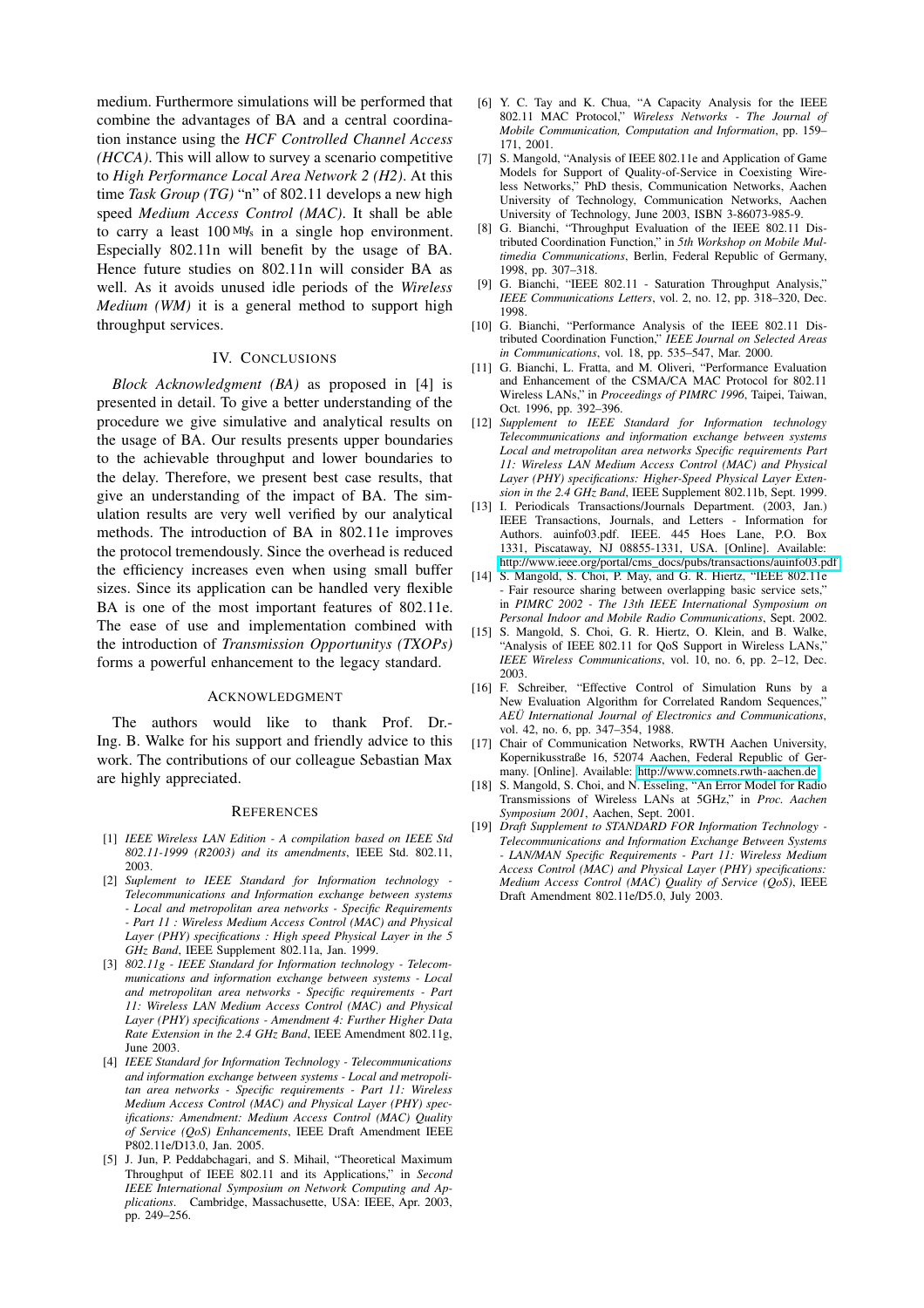

<span id="page-5-0"></span>Fig. 4. Maximum throughput using a transmission rate of 54 Mb/s without and with different BA buffer sizes.

<span id="page-5-2"></span>Fig. 6. Maximum throughput using a transmission rate of 9 Mb/s without and with different BA buffer sizes.



<span id="page-5-1"></span>Fig. 5. Maximum throughput using a transmission rate of 24 Mb/s without and with different BA buffer sizes.

Fig. 7. CDF on the delay when transmitting at a data rate of 54 Mb/s without and with different BA buffer sizes.